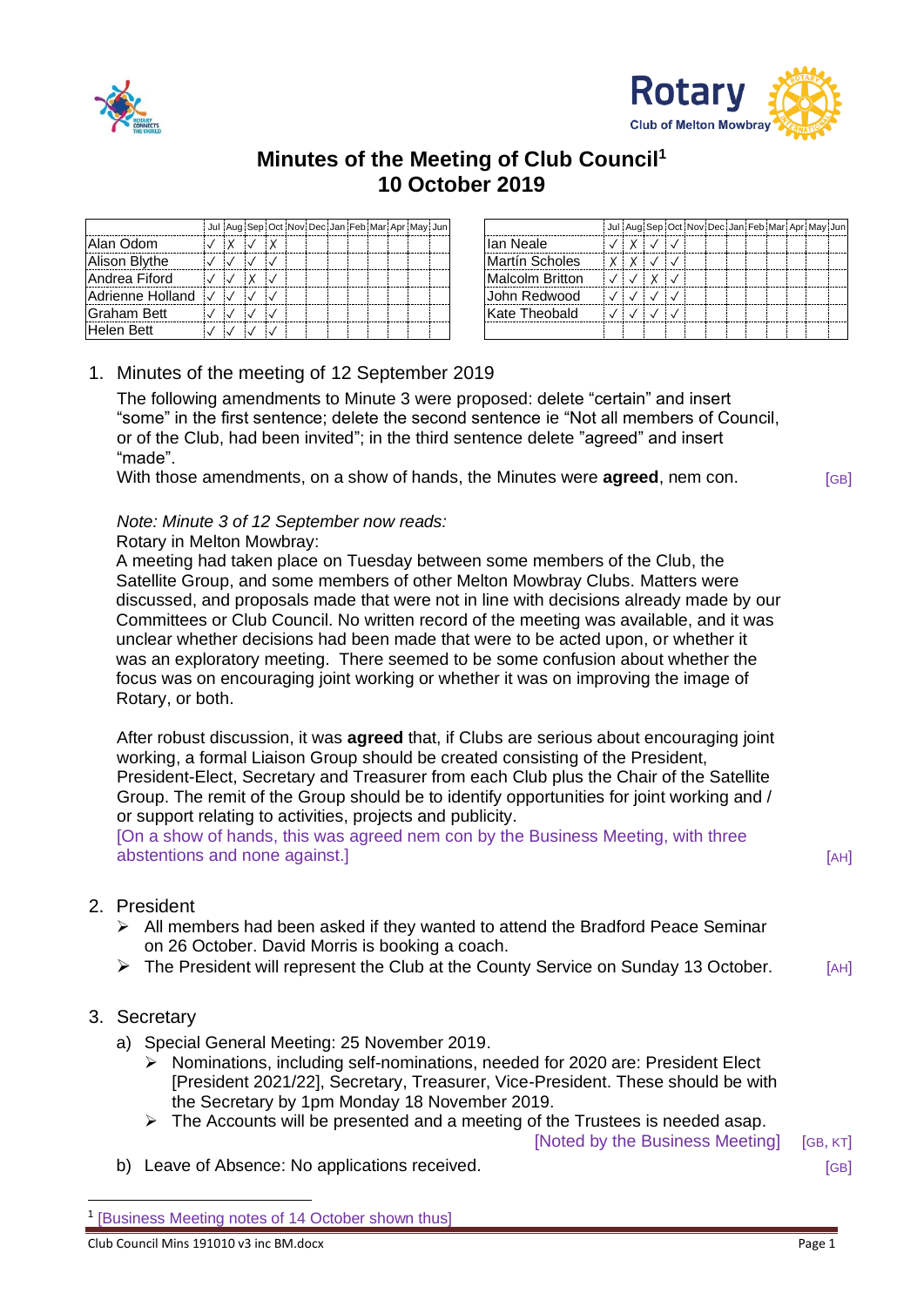| C)       | Club Diary: additions and amendments were agreed for the website.                                                                                                                                                                                                                                  | [GB]             |
|----------|----------------------------------------------------------------------------------------------------------------------------------------------------------------------------------------------------------------------------------------------------------------------------------------------------|------------------|
| d)       | District, RIBI, RI Matters<br>$\triangleright$ Bill Watson has been elected as Assistant Governor for Area 8 2020-21. Eddie                                                                                                                                                                        |                  |
|          | Pearson has been appointed as AG Area 7.<br>Election of RI Director (Leader of the Association) for 2021/23. Council asked for<br>the CVs to be shown, to inform members' decisions.                                                                                                               | [GB, SJ]         |
| e)       | Invitation to attend the British Legion Remembrance Day Parade on Sunday 10<br>November 2018 received. Council agreed to the purchase a Rotary Wreath with a<br>donation of £50. Secretary to arrange wreath; President Adrienne to represent the                                                  |                  |
|          | Club.                                                                                                                                                                                                                                                                                              | [AH, GB]         |
|          | 4. Treasurer                                                                                                                                                                                                                                                                                       |                  |
|          | The Club Account Balance at 10 October 2019 was £4,967.18 of which £4,405.38                                                                                                                                                                                                                       |                  |
| ➤        | related to the Lunchtime Club and £561.80 to the Satellite Group.<br>The Trust Account Balance at 10 October 2019 was £6,436.82 of which £3,853.99                                                                                                                                                 |                  |
|          | was committed expenditure and £2,582.83 was unallocated.<br>[Noted by the Business Meeting]                                                                                                                                                                                                        | [KT]             |
|          | 5. Club Service                                                                                                                                                                                                                                                                                    |                  |
|          | Malcolm presented the Minutes of Club Service and highlighted:                                                                                                                                                                                                                                     |                  |
| a)       | Club Quiz: successful financially and socially, with £645.00 raised.                                                                                                                                                                                                                               | [MB]             |
| b)       | Minor Sports: Melton won; next round will be completed before 30 <sup>th</sup> November.                                                                                                                                                                                                           | [MB]             |
|          | c) Safari Lunch (Sunday 20 <sup>th</sup> Oct at 12.00noon): Further details had been published by<br>Julia. 27 people had expressed an interest. President will ask for more detail.                                                                                                               | [AH, JJH]        |
|          | d) Charter (Monday 9th March) Malcolm and Adrienne will be consulting Carol about<br>the menu in due course.                                                                                                                                                                                       | [MB, AH]         |
|          | Other items at Club Service included:                                                                                                                                                                                                                                                              |                  |
|          | a) Santa Fun Run (Sunday 8 <sup>th</sup> Dec): The café would be available for a meeting on the<br>preceding day and throughout the run. Gill would try to resolve the situation                                                                                                                   |                  |
|          | between the café supplying food and outside caterers.<br>b) District Quiz (Weds 16 Oct): Two teams will be competing from MMRC.                                                                                                                                                                    | [GK, MB]<br>[MB] |
| C)       | Christmas Party (Monday 16 <sup>th</sup> Dec): Menu and preference forms in the near future.                                                                                                                                                                                                       | [MB, GB]         |
| d)       | Carol Service at Brooksby (Wed 18 <sup>th</sup> Dec): the Melton Capella Choir to be invited.<br>The church would provide mulled cider if members could provide seasonal                                                                                                                           |                  |
|          | refreshments like mince pies.                                                                                                                                                                                                                                                                      | [GK, MB]         |
| e)<br>f) | Burns Night Supper (Saturday 18 <sup>th</sup> January): Nothing to report.<br>District Conference: Much enjoyed.                                                                                                                                                                                   | [BA, BM]         |
| g)       | An Evening with Charles Hanson (Friday 3 <sup>rd</sup> April) Nothing to report.                                                                                                                                                                                                                   | [MB]             |
| h)       | Quiz (Friday 24th April) Wider advertising needed.                                                                                                                                                                                                                                                 | [MB]             |
| i)       | Summer Outing to Chester (Fri 1 <sup>st</sup> to Mon 3rd May) Last week 4 more expressions                                                                                                                                                                                                         |                  |
|          | of interest were required but the current situation was unknown.                                                                                                                                                                                                                                   | [MB]             |
| j)       | Foundation Dinner at BMC (Friday 21 <sup>st</sup> May) is booked.                                                                                                                                                                                                                                  | [MB]             |
| k)       | Duck Race (Monday 25 <sup>th</sup> May)<br>To be under the remit of the Club Service to co-ordinate rather than setting up<br>another task group. It is hoped members would continue with the roles they had this<br>year. More discussion at the next CSC meeting after consulting other members. | [AH, MB]         |
| $\vert$  | Communications<br>Graham expressed John Dehnel's concern that the notes of team meetings were                                                                                                                                                                                                      |                  |
|          | not flowing to him to put on the website.<br>Now that a Melton-wide group of Rotary Clubs is planned, Graham has not pursued<br>setting up a communications task group within the club.                                                                                                            | [GB]             |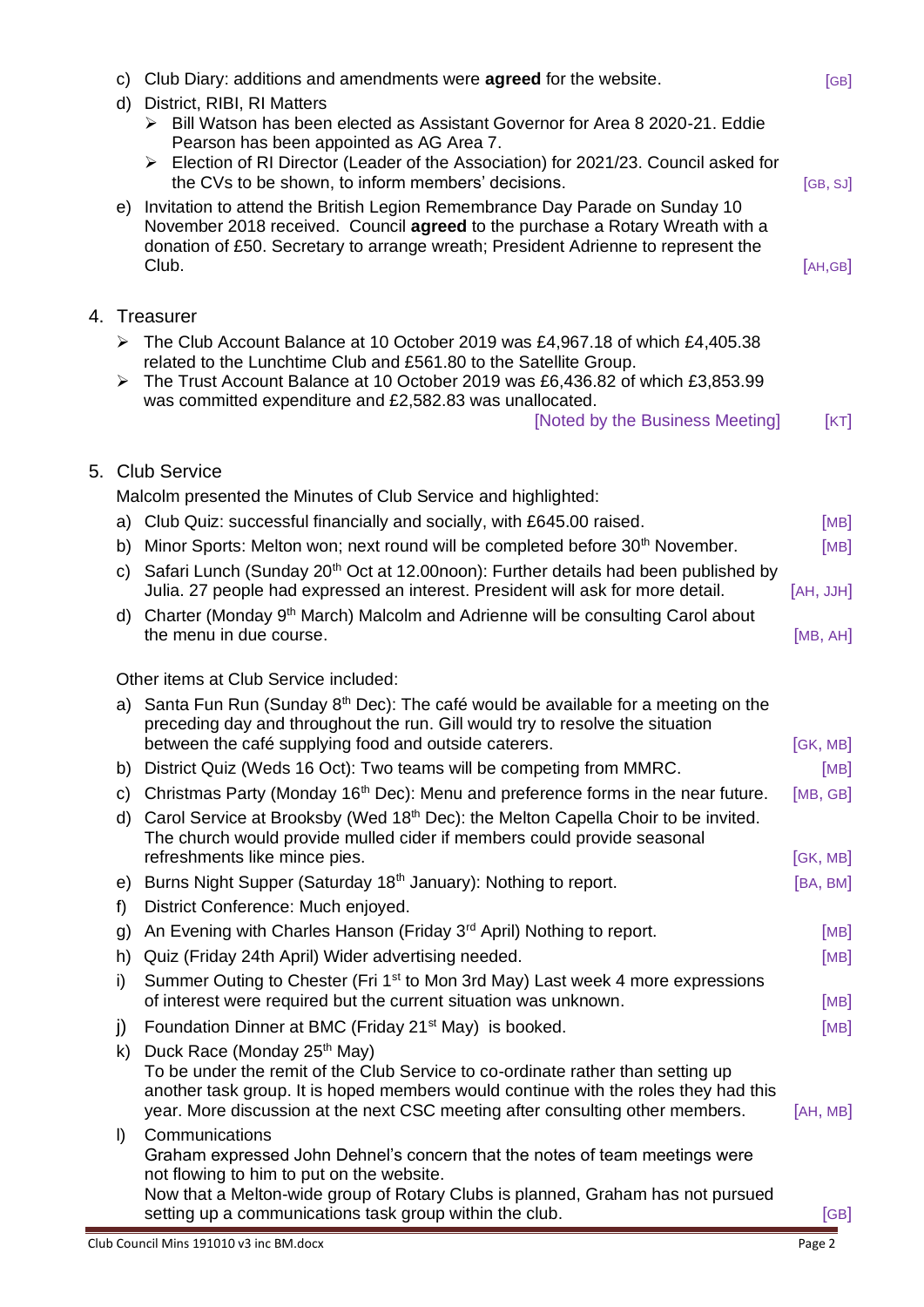| m) Fund-raising: It was unclear to new members where the money from each fund-<br>raising activity was destined. It was beneficial that we use the phrase: "Proceeds<br>from this event are for xxxxx and for good causes and charities supported by<br>Rotary" so they are not tied to a particular project.<br>It was also suggested that within the club a list of events is drawn up with an<br>indication where the money from each might go.                                                                    | [MB]     |
|-----------------------------------------------------------------------------------------------------------------------------------------------------------------------------------------------------------------------------------------------------------------------------------------------------------------------------------------------------------------------------------------------------------------------------------------------------------------------------------------------------------------------|----------|
| n) Tree planting (Sat 23 Nov) Agreed not to proceed with the breakfast.                                                                                                                                                                                                                                                                                                                                                                                                                                               | [GB]     |
| 6. Community Service                                                                                                                                                                                                                                                                                                                                                                                                                                                                                                  |          |
| Helen reported:                                                                                                                                                                                                                                                                                                                                                                                                                                                                                                       |          |
| The Contact Tea may need more volunteers. Adrienne is leading on the day.<br>It was agreed that members should be asked to pay £5 for the privilege of wearing<br>something purple for polio on 21 October.                                                                                                                                                                                                                                                                                                           | [HB]     |
| [Helen reported to the Business Meeting an urgent request for help from Life Education;<br>this will be circulated to all members]                                                                                                                                                                                                                                                                                                                                                                                    |          |
| 7. International Service                                                                                                                                                                                                                                                                                                                                                                                                                                                                                              |          |
| John Redwood presented the International Minutes and highlighted:                                                                                                                                                                                                                                                                                                                                                                                                                                                     |          |
| Joint Melton project to plant crocuses at Melton Borough Council on Rotary Polio<br>a)<br>Day, Thursday 24th October (reserve & Aurora on 26 Oct). Belvoir are arranging<br>publicity.                                                                                                                                                                                                                                                                                                                                | [JR]     |
| b) Hurricane Dorian: there are still not enough funds available for a whole Shelter Box.                                                                                                                                                                                                                                                                                                                                                                                                                              | [JR]     |
| Other items at International Service included:                                                                                                                                                                                                                                                                                                                                                                                                                                                                        |          |
| a) Philippines Project: photographs of progress to District Foundation                                                                                                                                                                                                                                                                                                                                                                                                                                                |          |
| b) Spectacles, cartridge, phone and foreign currency collections All still ongoing.                                                                                                                                                                                                                                                                                                                                                                                                                                   | [JR]     |
| Concert: Baptist Church booked for Nov 2nd 2020 Rutland Big Band. Gill asked that<br>C)<br>the A Capella Choir be considered to perform at this and at other functions.                                                                                                                                                                                                                                                                                                                                               | [AB]     |
| d) Safari Sunday lunch 20th October 2019: Offer to do a main meal. Julia away on the<br>20th, but will help sort it, need to work out cost etc                                                                                                                                                                                                                                                                                                                                                                        | [JJH]    |
| e) Sand Dam: Project considered, Joint venture likely to be required.                                                                                                                                                                                                                                                                                                                                                                                                                                                 |          |
| Other Projects: Committee members to think about international projects for next<br>t)<br>year, when our Philippines project is finalised.                                                                                                                                                                                                                                                                                                                                                                            | [JR]     |
| 8. Youth Service                                                                                                                                                                                                                                                                                                                                                                                                                                                                                                      |          |
| [Alan reported to the Business meeting that he would be meeting with RC Melton<br>Belvoir to consider improved working of the joint Youth Committee]                                                                                                                                                                                                                                                                                                                                                                  |          |
| Interact: Adrienne reported that we now have 18 members. Graham reported that<br>a)<br>the member badges were ordered at a cost of c£85. The group is arranging a Quiz<br>Night in November. After an unnecessarily aggressive communication from RI/RIBI<br>suspending the Group and threatening termination, the Group is now classed as<br>"active" having named the adult advisor as Adrienne. This process affected 16 other<br>Groups in District 1070.<br>[The expenditure was agreed by the Business Meeting] | [AH, GB] |
| b) Kate reported that £532 had been paid to the Youth Committee for their activities.                                                                                                                                                                                                                                                                                                                                                                                                                                 | [KT]     |
| Other items at Youth Service of 23 September included:                                                                                                                                                                                                                                                                                                                                                                                                                                                                |          |
| Youth Speaks Competition: expression of interest by 20 September.<br>a)<br>Young Chef: places to be reserved in District Final by 3 October. Local competition<br>b)                                                                                                                                                                                                                                                                                                                                                  |          |
| to be held by 31 December.<br>Young Musician: No deadlines published.<br>C)                                                                                                                                                                                                                                                                                                                                                                                                                                           |          |
| d) Young Citizen: by 14 February.                                                                                                                                                                                                                                                                                                                                                                                                                                                                                     |          |
| e) Young Writer: in abeyance.                                                                                                                                                                                                                                                                                                                                                                                                                                                                                         | [AO]     |
| Club Council Mins 191010 v3 inc BM.docx                                                                                                                                                                                                                                                                                                                                                                                                                                                                               | Page 3   |
|                                                                                                                                                                                                                                                                                                                                                                                                                                                                                                                       |          |